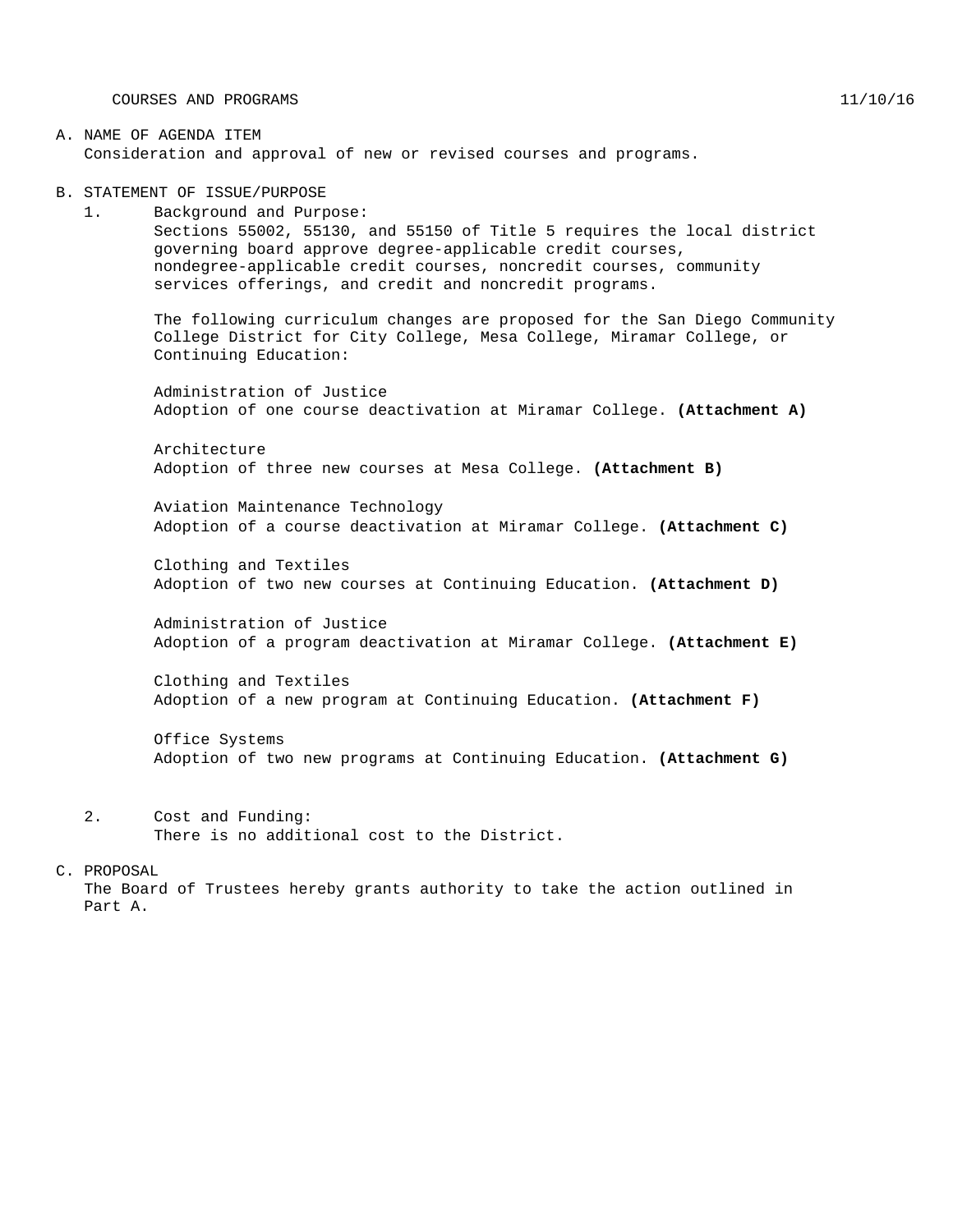Adoption of a course deactivation at Miramar College.

Proposed course deactivation at Miramar College:

### **190 Legal Aspects of Corrections**

**48 - 54 hours lecture, 3 units Grade Only**

*Advisory:* English 47A or English 48 and English 49, each with a grade of "C" or better, or equivalent or Assessment Skill Levels R5 and W5. This course covers the historical framework, concepts, and precedents that guide correctional practice. Topics include the corrections environment, prisoners' civil rights, and responsibilities and liabilities of corrections staff. This course is intended for current or prospective correctional officers. (FT) Associate Degree Credit & transfer to CSU.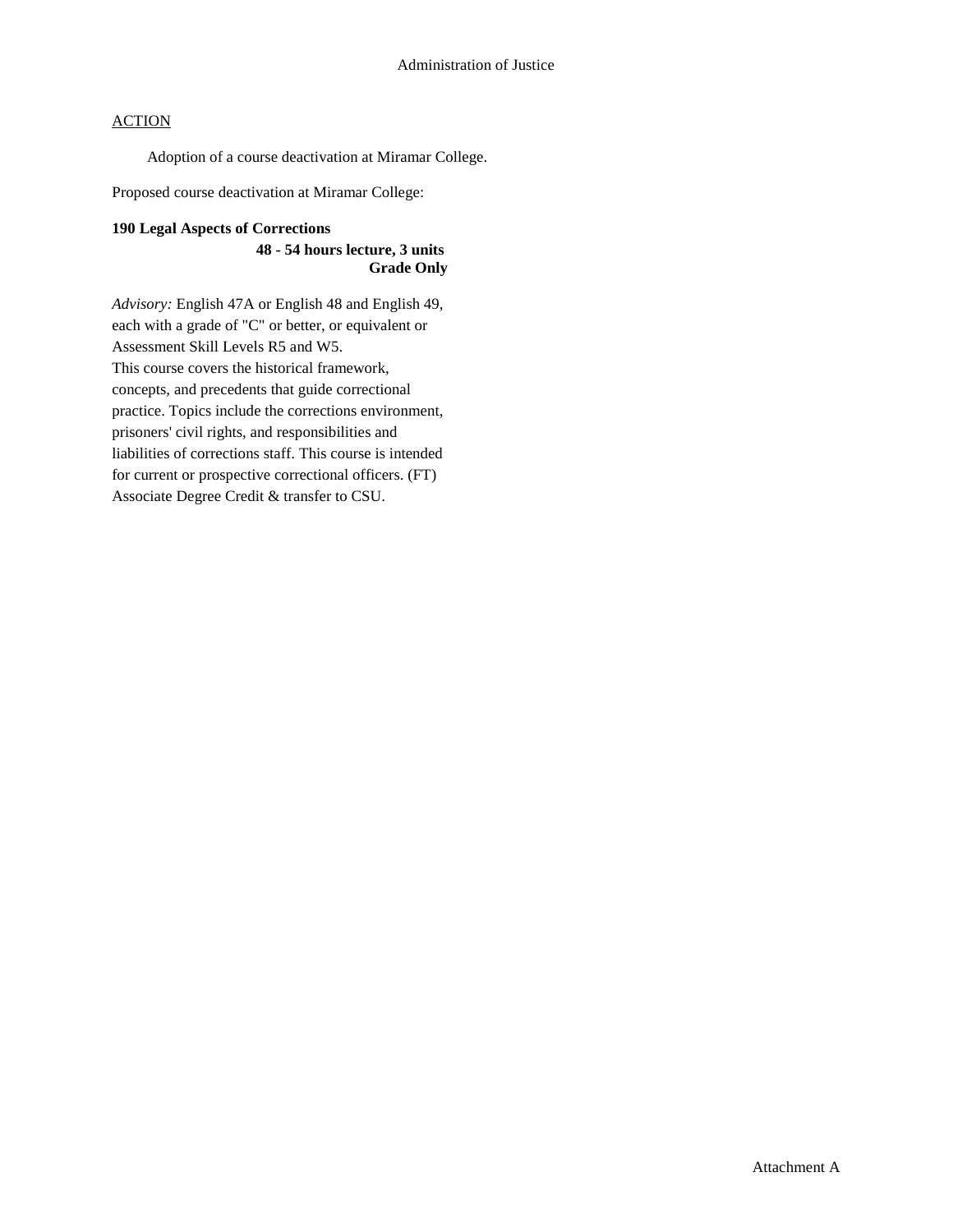Adoption of three new courses at Mesa College.

Proposed new courses at Mesa College:

#### **115 Architectural Model Making 96 - 108 hours lab, 2 units Grade Only**

*Advisory:* English 47A or English 48 and English 49, each with a grade of "C" or better, or equivalent or Assessment Skill Levels R5 and W5; Mathematics 38 with a grade of "C" or better, or equivalent or Assessment Skill Level M30.

The emphasis of this class is shop safety and handson model construction. Appropriate tool and materials selection and tool operation (with emphasis on power tools) are covered. The course is intended for architectural and interior design students. (FT) Associate Degree Credit & transfer to CSU.

#### **141 Architectural Construction Documents 24 - 27 hours lecture, 120 - 135 hours lab, 4 units Grade Only**

*Prerequisite:* Architecture 100 with a grade of "C" or better, or equivalent.

*Corequisite: Completion of or concurrent enrollment in* Architecture 130 with a grade of "C" or better, or equivalent.

This course presents methods of construction and drafting practices as applied to architectural construction documents. Students apply reference materials and building codes to develop architectural construction documents that include Foundation Plans and details, Floor Framing Plan and details, Roof Framing Plans and details, and Reflected Ceiling Plans and details. Fireplace, door, window, cabinet, and wood stair details for light wood frame and masonry structures are also included. This course is designed for architecture, interior design and building construction\par technology students. (FT) Associate Degree Credit & transfer to CSU.

#### **173 Environmental Design: Urban and Community Site Design 32 - 36 hours lecture, 96 - 108 hours lab, 4 units Grade Only**

*Prerequisite:* Architecture 100 and Architecture 170, each with a grade of "C" or better, or equivalent. This course is a study of the basic principles of design, composition and design process in the creation of urban and community spaces. This course is designed for any student interested in environmental design. (FT) Associate Degree Credit & transfer to CSU.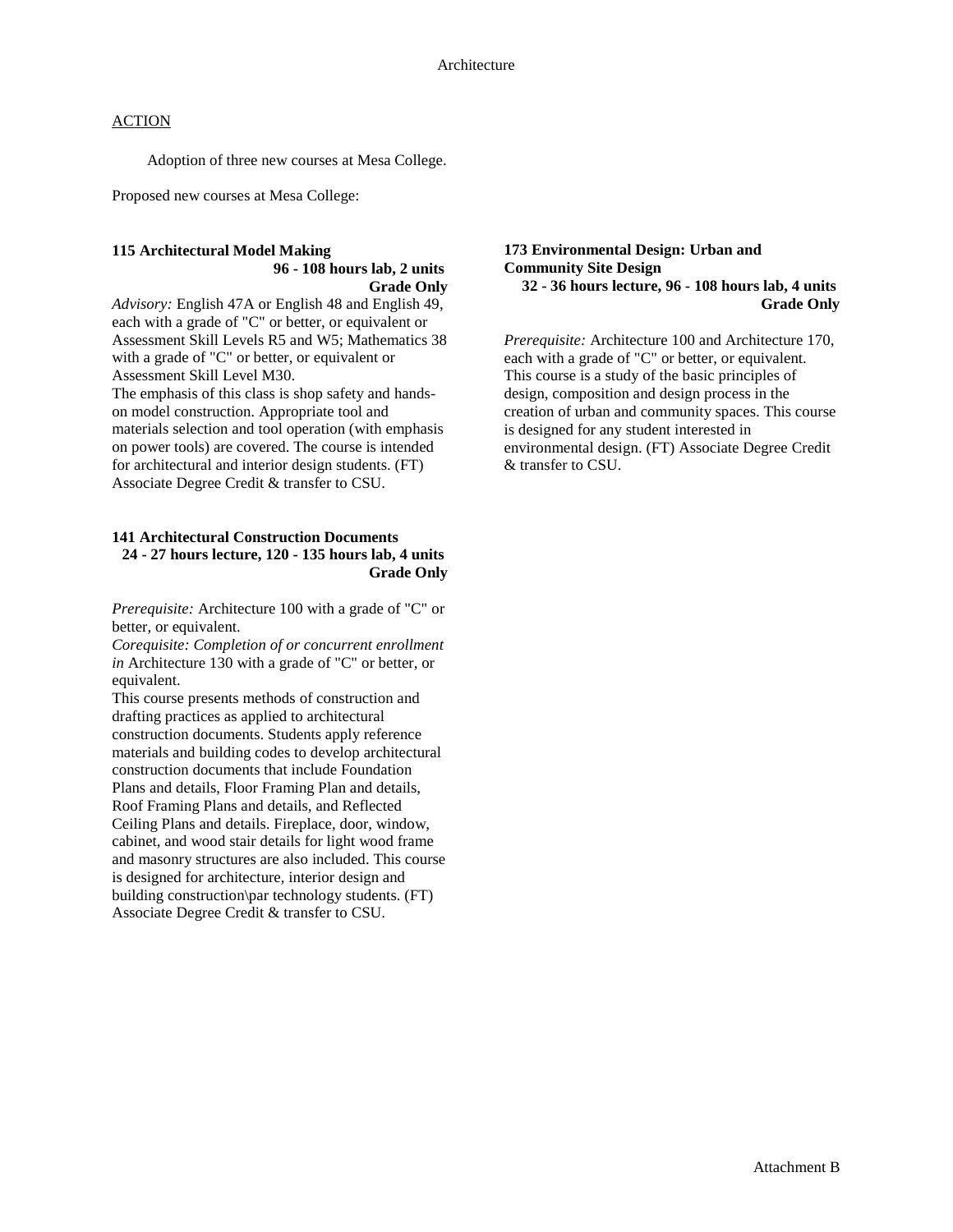Adoption of a course deactivation at Miramar College.

Proposed course deactivation at Miramar College:

#### **52 Survey of Aviation Industry**

#### **16 - 18 hours lecture, 24 - 27 hours lab, 1.5 units Letter Grade or Pass/No Pass Option**

*Advisory:* English 47A or English 48 and English 49, each with a grade of "C" or better, or equivalent or Assessment Skill Levels R5 and W5; Mathematics 38 with a grade of "C" or better, or equivalent or Assessment Skill Level M30.

This course introduces students to the aviation and aerospace industry and provides them with fundamental knowledge for further study in the field. Topics include the evolution, history, and structure of the aviation and aerospace industry as well as the rules and regulations governing aviation operations. Students review the current state of the industry, future directions in the field, and career options and training requirements. The course also provides students with a hands-on introduction to basic aviation maintenance skills. This course is intended for students interested in the aviation and aerospace industry. (FT) Associate Degree Credit only and not **Transferable**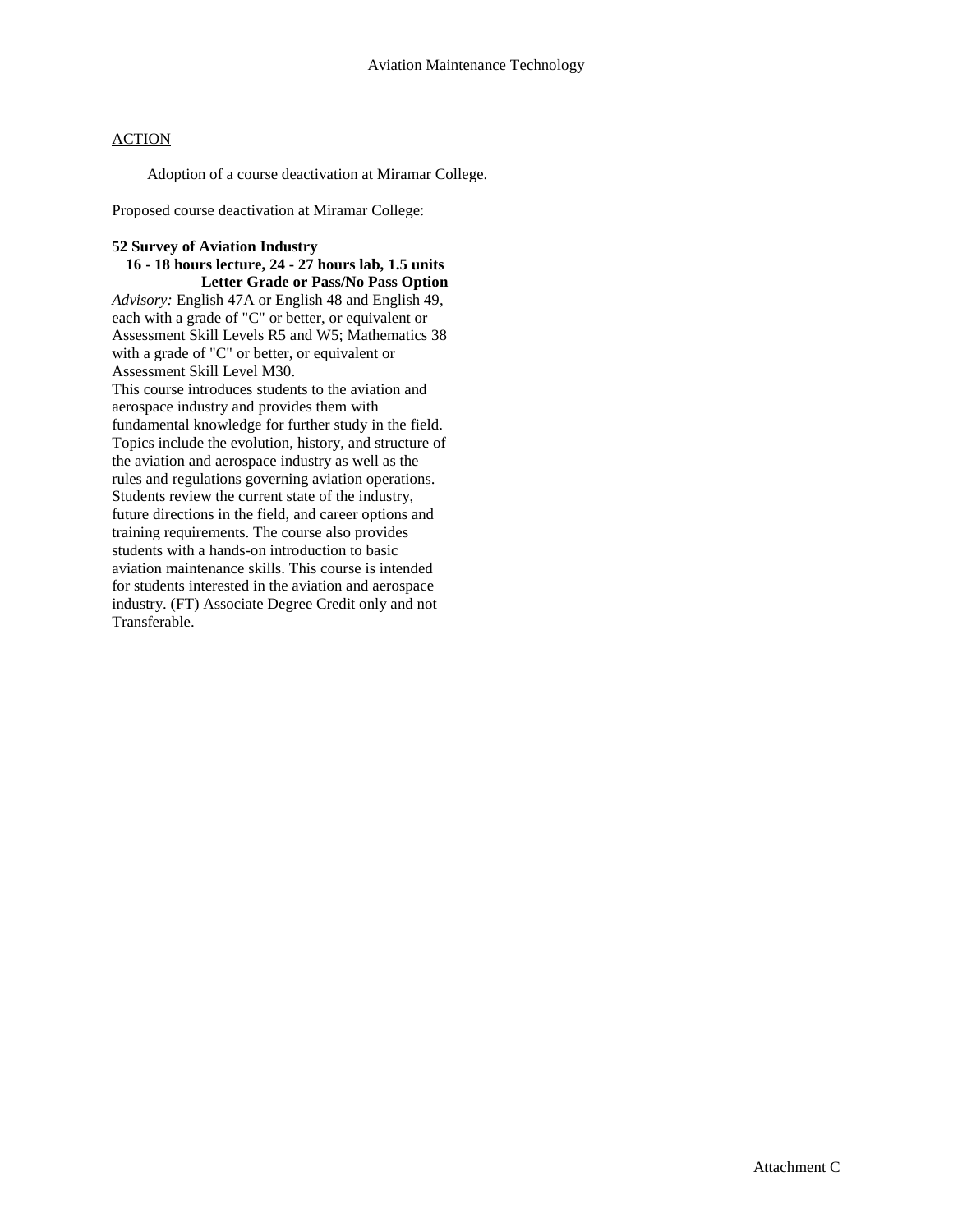Adoption of two new courses at Continuing Education.

Proposed new courses at Continuing Education:

#### **670 INTRO TO FASHION INDUSTRY**

This course introduces students to the fashion industry and its employment opportunities. Students will learn about the fashion industry past and present, fashion retail segments and career opportunities. Topics include industry terminology, history from couture to ready-to-wear, major fashion industries, employability skills, and soft skills for the work environment. (FT)

#### **671 FASHION RETAIL BASICS**

Advisory: Completion of Introduction to Fashion Industry or entry level experience in the fashion retail industry.

This course prepares students for entry-level employment in the fashion retail industry. Topics include sales techniques and customer service, types of fashion retailers, product identification and consumer behavior. Students will learn the importance of soft skills in the work environment, the characteristics of a successful sales associate and national retail certification opportunities. (FT)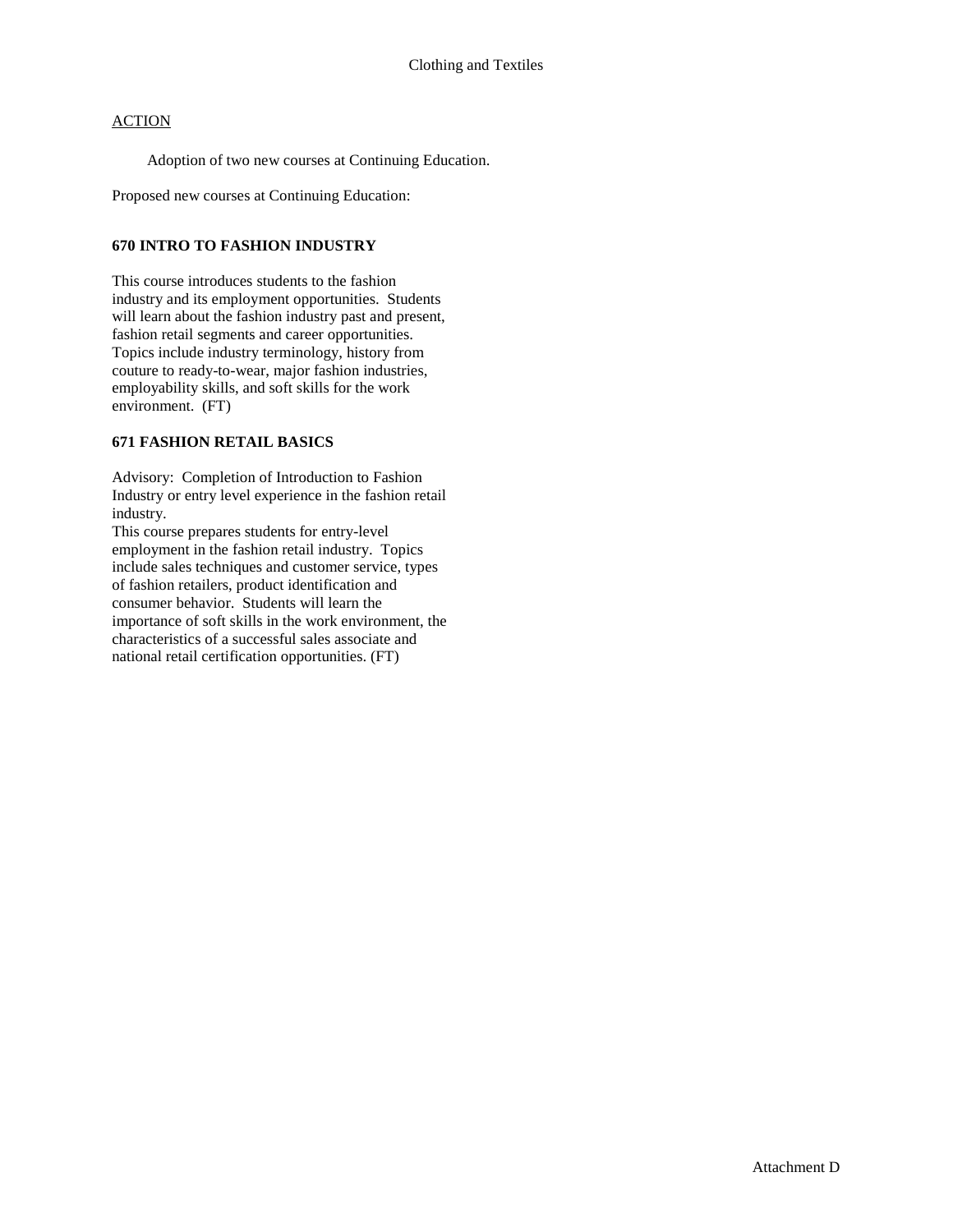Adoption of a program deactivation at Miramar College.

Proposed program deactivation at Miramar College:

# **Certificate of Achievement Correctional Training for Deputy Sheriffs**

| <b>Courses Required for the Major: Units</b>    |
|-------------------------------------------------|
| ADJU 190 Legal Aspects of Corrections 3         |
| <b>ADJU 381 POST Certified Regional Academy</b> |
|                                                 |
| ADJU 382 POST Certified Regional Academy        |
|                                                 |
| ADJU 383 P.O.S.T. Certified Regional Academy    |
|                                                 |
|                                                 |
| ADJU 384 P.O.S.T. Certified Regional Academy    |

**Total Units=28.5**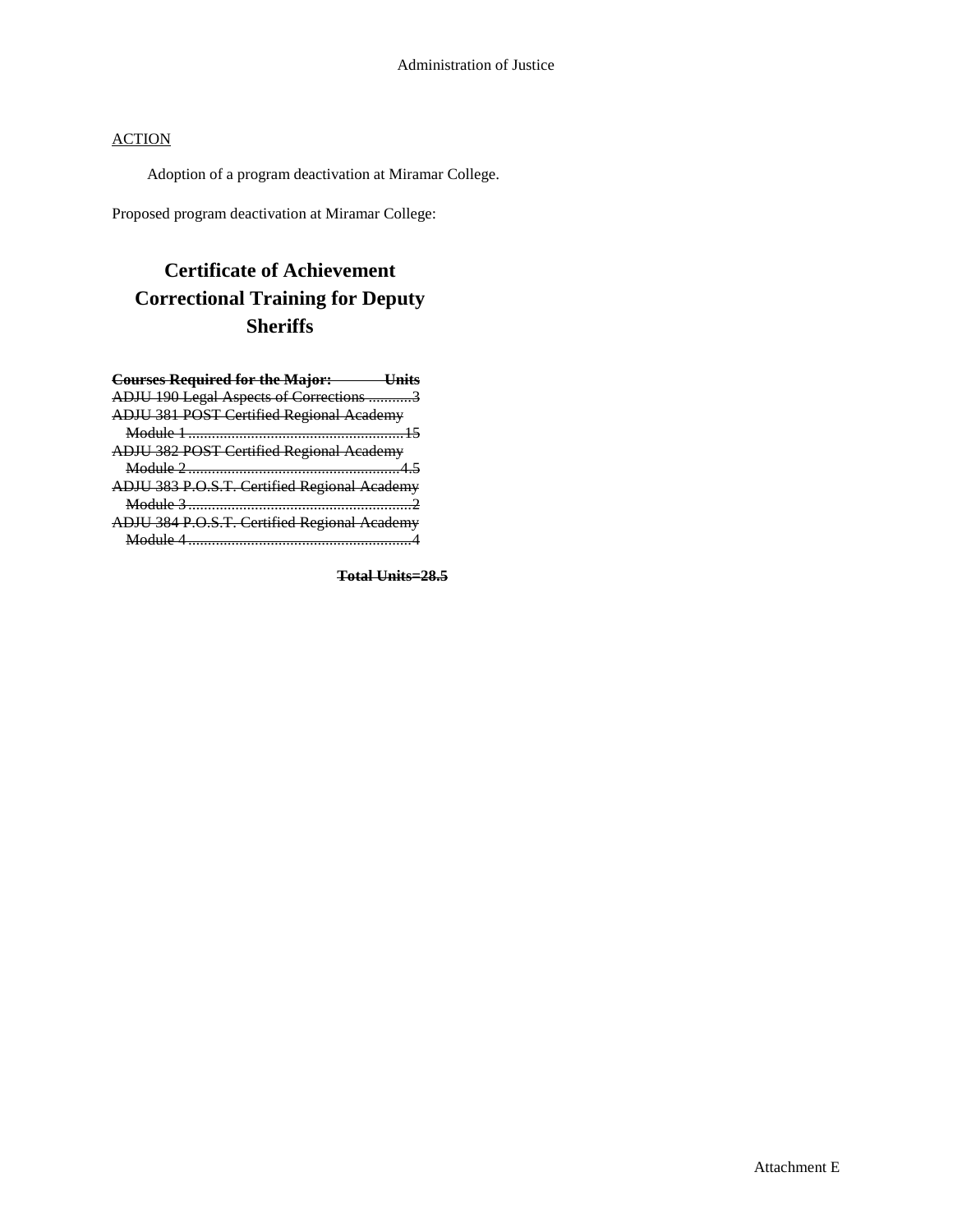Pursuant to Section 78016 of the Education Code, the following is a program review summary: Certificate of Completion Fashion Retail Business Program

| A.        | Labor Market Information <sup>1</sup> : | The annual average number of persons employed in the Fashion Retail<br>Business program area was 83,330 in the 2015-2022 employment<br>years. Approximately 4,380 new job openings are projected through<br>2016-2022. |
|-----------|-----------------------------------------|------------------------------------------------------------------------------------------------------------------------------------------------------------------------------------------------------------------------|
| <b>B.</b> | Duplication <sup>2</sup> :              | Palomar College and San Diego Mesa College.                                                                                                                                                                            |
| C.        | Effectiveness <sup>3</sup> :            | Program area OR the projected enrollment of 50 for the 2016-2017 year<br>in the new program area.                                                                                                                      |

- 1. Labor Market Information; Employment Development Department, California.
- 2. Web; Institution's Class Schedules and Catalogs.
- 3. Current Enrollment Data and Program Chair Career Technical Education, Continuing Education.

## **ACTION**

Adoption of a new program at Continuing Education.

Proposed new program at Continuing Education:

## **Certificate of Completion Fashion Retail Business Program**

The Fashion Retail Business Program provides the theory and hands-on training for entry-level positions in the fashion retail profession. The program provides an overview of the fashion industry, fashion industry terminology, industry history, careers, entrepreneurship, employability skills product identification, consumer behavior, sales, customer service and soft skills. Topics include segments of the fashion industry, following fashion trends, fashion retailers, global impact of fashion retail industry, consumer demographics, retail sales techniques, ethics in sales and solving customer service issues. The program also covers how to obtain employment in the fashion retail industry. Students who successfully complete the program can use the skills learned in a variety of fashion jobs including retail sales associate and customer service representative. It also prepares students for national retail certification assessments. This program serves as a foundation for additional training in advanced

retail sales/management certificate programs and an associate degree in Fashion Merchandising at a community college.

**The following courses must be taken to complete the program:** CLTX 670 Intro to Fashion Industry CLTX 671 Fashion Retail Basics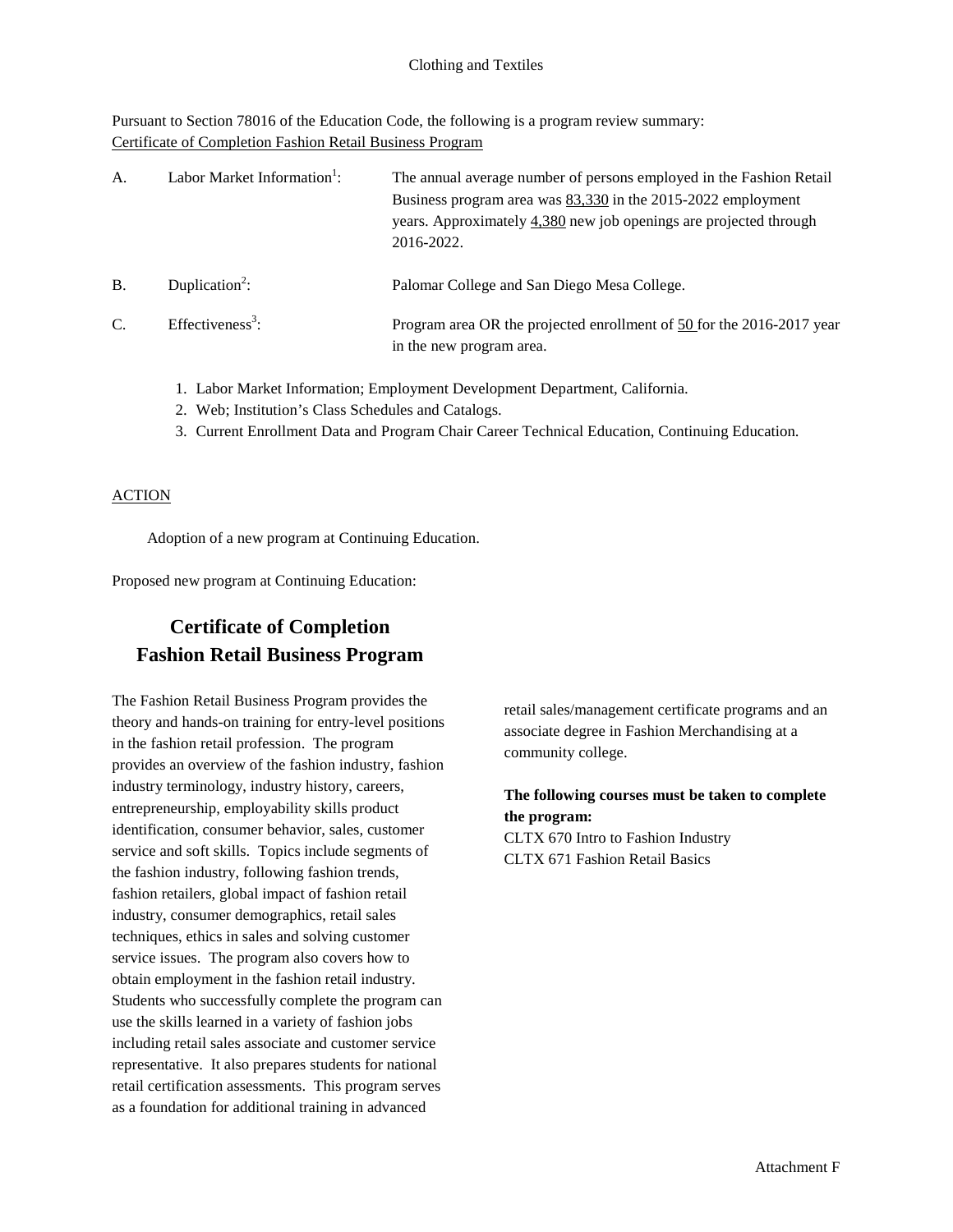Pursuant to Section 78016 of the Education Code, the following is a program review summary: Certificate of Completion Office Assistant I Program

| A.            | Labor Market Information <sup>1</sup> : | The annual average number of persons employed in the Office<br>Assistant I program area was $21,247$ in the 2015 employment year.<br>Approximately 7,791 new job openings are projected through 2015-<br>2022. |
|---------------|-----------------------------------------|----------------------------------------------------------------------------------------------------------------------------------------------------------------------------------------------------------------|
| <b>B.</b>     | Duplication <sup>2</sup> :              | City College, Cuyamaca College, MiraCosta College, and<br>Southwestern College.                                                                                                                                |
| $\mathcal{C}$ | Effectiveness <sup>3</sup> :            | Program area OR the projected enrollment of 50 for the 2016-2017 year<br>in the new program area.                                                                                                              |

- 1. Labor Market Information; Employment Development Department, California.
- 2. Web; Institution's Class Schedules and Catalogs.
- 3. Current Enrollment Data and Program Chair Career Technical Education, Continuing Education.

## **ACTION**

Adoption of a new program at Continuing Education.

Proposed new program at Continuing Education:

## **Certificate of Completion Office Assistant I Program**

The Office Assistant I Program is designed to provide students with the knowledge and skills needed to perform various office duties. The program provides students with keyboarding skills, the ability to compose and edit business correspondence, organize meetings and manage paper/digital records. The program courses provide instruction in setting up and operating a desktop computer system, installing/removing software, trouble shooting Microsoft Windows problems and creating a database. Students who successfully complete the program can use the skills learned in a variety of industries as customer service representatives, order processors, receptionists, information clerks and general office support. This program serves as a foundation for additional training in more advanced office systems.

## **The following courses must be taken to complete the program:**

OFSY 541 Keyboarding Multilevel OFSY 555 Microcomputer Basics OFSY 596 Word Processing: Beginning OFSY 560 Office Skills Laboratory OFSY 527 Microsoft Windows Operating System